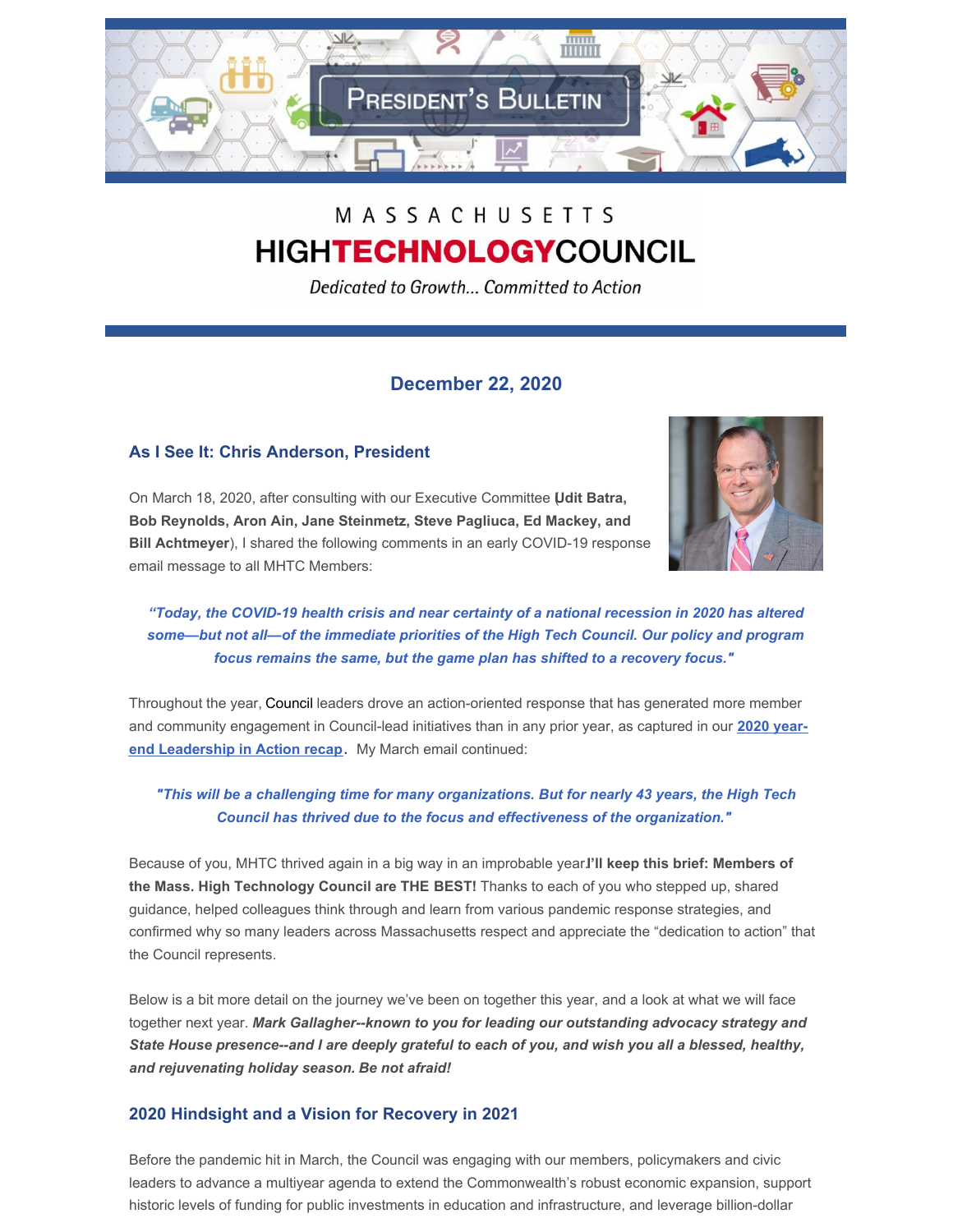state budget surpluses to repair long-lingering instabilities in the Commonwealth's underlying fiscal condition. Maintaining Massachusetts economic momentum while avoiding the "unforced errors" and self-inflicted harm of policy choices that would discourage job creation and investment were a primary objective.

We warned in 2018 and 2019 that in the event of a recession, which seemed on the horizon, our fortunes would be reversed. Who knew it would be a pandemic to usher in just such a scenario. COVID-19 unleashed an unforgiving and unrelenting devastation on lives and livelihoods in ways no one could foresee, demanding the full attention of business and political leaders.

By April 2020, the pandemic had slammed the brakes on a state economy that was previously growing at one of the most robust rates in the nation. The Council, our members and leaders from across the Commonwealth pivoted quickly to support effective public health responses and help employers weather the early COVID-19 storm and position themselves and our economy for a sustained recovery in the future.

In May, the death of George Floyd exposed with new and painful clarity just how far our nation must go to fulfill its promise of offering equity and opportunity for people of all races. The society-shaking effects of Floyd's killing inspired-- indeed compelled-- each of us to reconsider our own roles in the enduring scourge of systemic racism and to act on our responsibility to embrace new, more urgent approaches to remedying it. A look back at 2020 makes clear that the work required of the Council leadership team over the past year was dominated by circumstances and events that we could never have foreseen as the year began. Forces beyond our control reminded us that oftentimes life is what happens to you while you are busy making other plans.

We are proud of the way Council leaders responded to these rapid shifts and how they rallied to act in support of their colleagues, their organizations, our economy and our communities. One of the unexpected gifts of 2020 was the discovery and adoption of innovative approaches to effectively deliver value to Council members and contribute to our Commonwealth and its innovation ecosystem.

Though we lost the ability to gather in-person, we found new ways to convene, including at our first-ever virtual Annual Meeting produced by **MilliporeSigma**, where hundreds of attendees paused to recognize Council leaders and honor the Health Care Heroes battling COVID-19. We used new tools in new ways to deliver actionable information to our members and to engage and advocate on behalf of technology employers.



Looking ahead, we can be certain of one thing: 2021 will bring both new opportunities and new demands on how we demonstrate leadership in action. We look forward to continuing to work with each of you to leverage our shared dedication to growth and commitment to action as we find amplify our enduring mission to make Massachusetts the world's most attractive place in which to live and work, and in which to create, operate, and grow high technology businesses.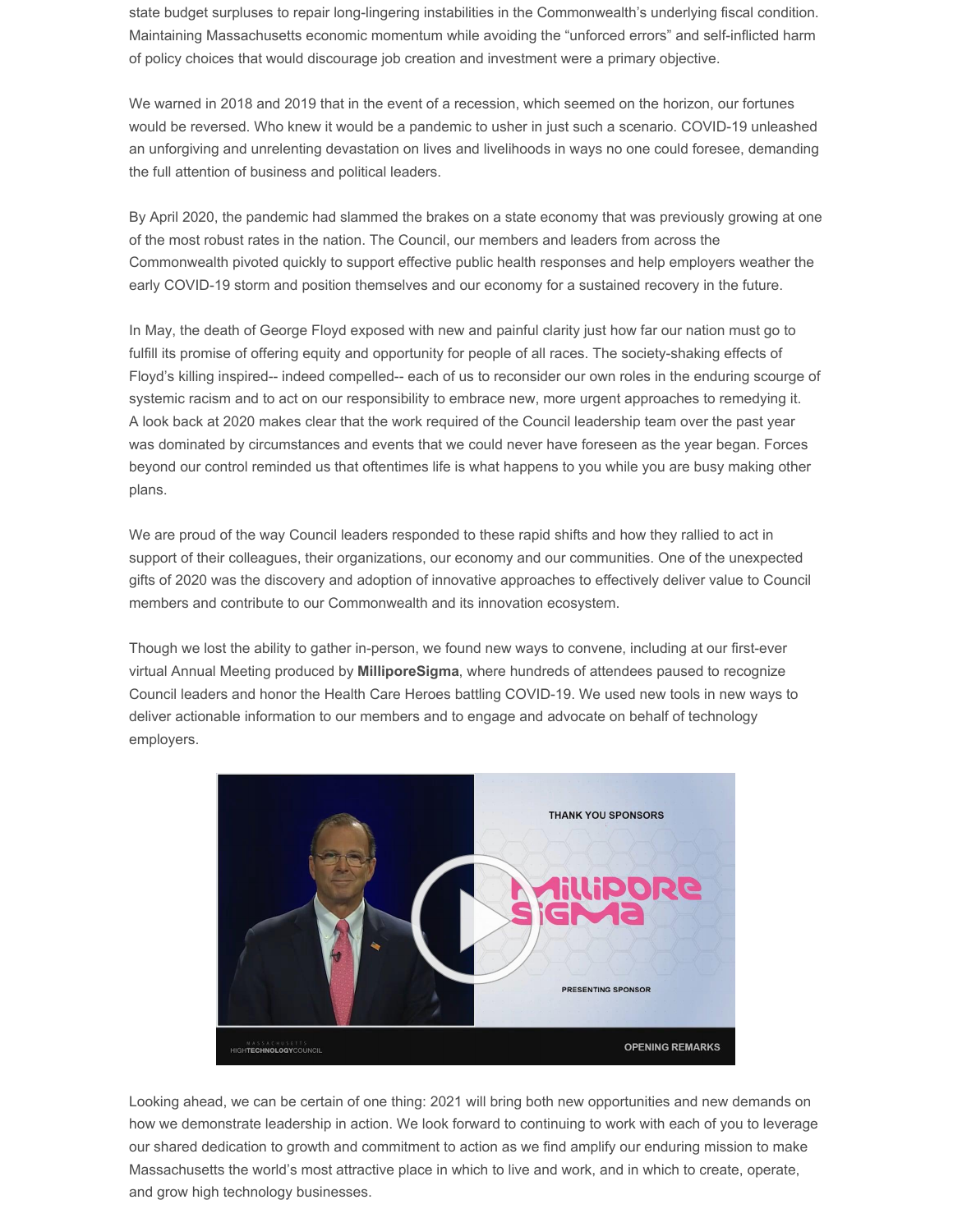#### **COVID-19 Recovery and Return to the Workplace**

Under the leadership of the Council's Executive Committee and Steve Pagliuca, the Council took on a unique role driving business community responses to COVID-19 in 2020. From the outset of the pandemic, the Council brought together subject matter experts and convened a series of 19 free-to-all **COVID-19 Recovery and Return to the Workplace [Roundtables](http://www.mhtc.org/covid-19-response/)** to share data, information and insights to help Council members and public officials make the best decisions possible to ensure employee safety, advance public health strategies, and minimize economic damage.

Described as the "most meticulous roadmap for Massachusetts' economic comeback that state officials have seen so far" and [characterized](http://www.mhtc.org/wp-content/uploads/2020/05/MHTC-COVID-19-Briefing-v33-5.13.20.pdf) by Governor Baker as "must see work", the Council's **Recovery and Return to the Workplace Framework** became a key source for elected officials and employers to frame the conditions that support our resilient private sector and a sustained recovery for the MA economy.



Looking ahead to 2021, the Council is committed to continuing its leadership in response to COVID-19 as employers and public officials design and implement testing, vaccination and operational strategies that will allow a safe return to the workplace and support a sustained economic recovery.

A team of Council leaders will also begin to explore and pursue opportunities to make Massachusetts a national and global leader on pandemic preparation and planning, in ways that will leverage our region's intellectual capital and create opportunities for members of our innovation ecosystem to provide lifesaving and life changing solutions to the world.

#### **Diversity, Equity, and Opportunity Initiative**

At our July 9 Annual Meeting, the Council announced the launch of a [multiyearDiversity,](https://em-ui.constantcontact.com/em-ui/em/page/em-ui/email#) Equity and Opportunity Initiative that will provide access to information, insights, and programming to translate "intent" into measurable "action" beginning in 2021.

In September, we conducted a month-long virtual roundtable series featuring Chief Diversity & Inclusion Officers and senior executives from 10 organizations to share data, experiences, and insights on effective actions to address racial equity challenges.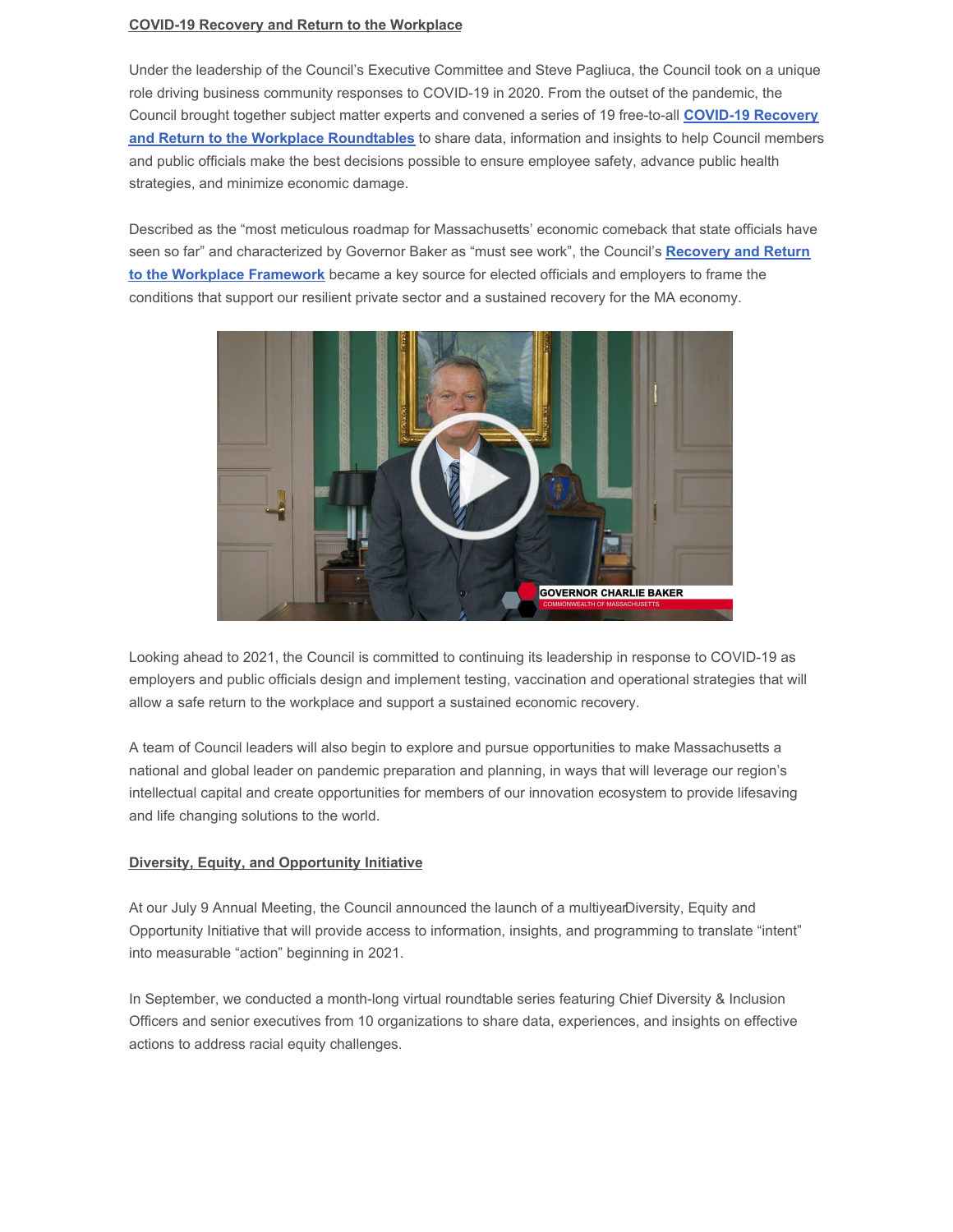

With the support of **Bain & Company** and the guidance of Bain leaders Rob Ruffin and Diane Ledingham, the DEO Initiative has already attracted an anchor team of more than 20 C-level and senior executive leaders and will launch a first-phase data collection exercise in January which will inform the DEO initiative's efforts to support employers' development of their organizational diversity ambitions and the advancement of inclusion and equity objectives across the Council's membership and throughout the innovation economy.

We appreciate the early (and growing) sponsorship of our 2021 program from the Council members including: **Onto Innovation, PTC, Creation Technologies, People's United Bank, Oasis Systems, and Monster, and Steve and Judy Pagliuca.**

## **Women in Leadership Initiative**

Notwithstanding the impacts of COVID-19, the Council's Women in Leadership Initiative (WIL) and 2020 Annual Sponsor **PTC**, expanded its reach and impact in inspiring ways in 2020.

More than 500 individuals participated in a series of quarterly WIL Initiative roundtable discussions focused on eliminating unconscious bias; managing career, community, and family; and creating an inclusive and supportive workplace. Dozens of Council members provided their subject matter expertise, thought leadership and organizational resources to host these events, which utilize peer-to-peer sharing of data, experiences and best demonstrated practices to help organizations and individuals take action to advance women leaders and make progress toward gender equity.

In addition, 165 individual leaders completed*Unlocking the Potential of Women*, an immersive 6-week digital course offered to Council members by longtime WIL Initiative knowledge partner **McKinsey & Company**. In December, the Council joined with**PTC, McKinsey and reacHIRE**to host our fifth annual year-end event focused on key data and findings from the yearly *Women in the [Workplace](https://www.mckinsey.com/featured-insights/diversity-and-inclusion/women-in-the-workplace)* report from McKinsey and LeanIn.Org.

This year's event, *Women in the Workplace 2020: A Critical Crossroads*, drew more than 800 registrants and featured content from C-level leaders focused on effective employer responses to the emerging pressures the COVID-19 pandemic is putting on the careers and advancement opportunities of women leaders.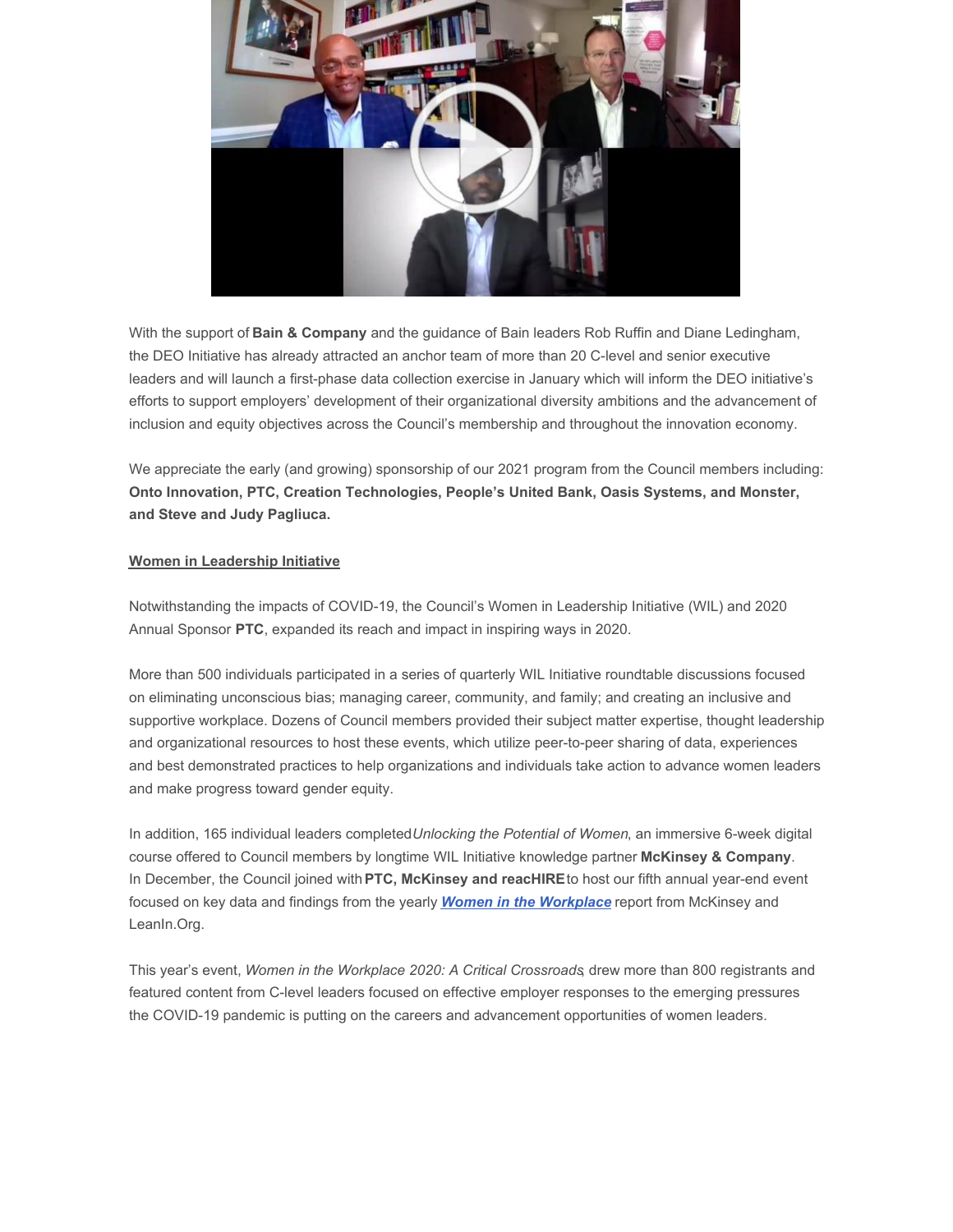

In 2021, the WIL Initiative will continue to leverage collaborations with Council members, external partners and thought leaders to support continued progress and identify opportunities to take action. With the leadership of Kathleen Mitford, Chief Strategy Officer of 2021 WIL Annual Sponsor **PTC** and a team of contributors, supporters and knowledge partners including: **Brooks, Onto Innovation, Bain Capital, McKinsey & Company, reacHIRE, The MITRE Corporation, and the Center for Women and Business at Bentley University**, the WIL Initiative is positioned for even greater impact in 2021.

### **Public Policy: Pro-growth Advocacy Agenda**

The economic impacts of COVID-19 captured nearly all the attention of lawmakers at the federal and state level in 2020. Reversing and recovering from its fiscal impacts will require years of collaborative leadership from elected officals and business leaders.

In Massachusetts, the availability of federal aid to states, a replenished state "rainy day" fund, and surprisingly resilient state revenue collections helped Massachusetts policymakers address multi-billion budget shortfalls in the current fiscal year. Lawmakers avoided making major tax policy decisions in 2020, consistent with the **Council's advocacy and [admonition](http://www.mhtc.org/wp-content/uploads/2020/08/Presidents-Bulletin-Restoring-a-Competitive-Mass.-Economy-8.17.20.pdf)** to move cautiously and await further clarity on federal aid.

Throughout 2020, the Council continued to work with our Board of Directors to shape and advance a multiyear strategy to enhance Massachusetts' vibrant private sector, support a sustained recovery, and protect it from the demonstrable economic harm shown by high tax policies in states like Connecticut, New Jersey and Illinois.

In 2021, the Council will continue to prioritize the critically important objective of preserving Massachusetts' highly progressive flat-rate income tax and we will lead efforts to ensure the graduated income "tax trap" proposal pending before the legislature is not approved.

We look forward to working with our members and like-minded leaders and organizations to educate policymakers and civic leaders that the best path forward for the Commonwealth lies not in a return to "Taxachusetts" but in adopting policies that will attract and welcome economic activity.

## **OUR MISSION**

The Massachusetts High Technology Council, Inc. is an organization of CEOs and senior executives representing technology companies, professional services firms, and research institutions who are dedicated to creating and sustaining conditions that support investment, job growth and improved quality of life in Massachusetts. Our members are growth-oriented, knowledge-intensive employers and institutions that develop, deliver and depend on technology products, services and innovations to advance their organizational objectives—a definition which covers just about all